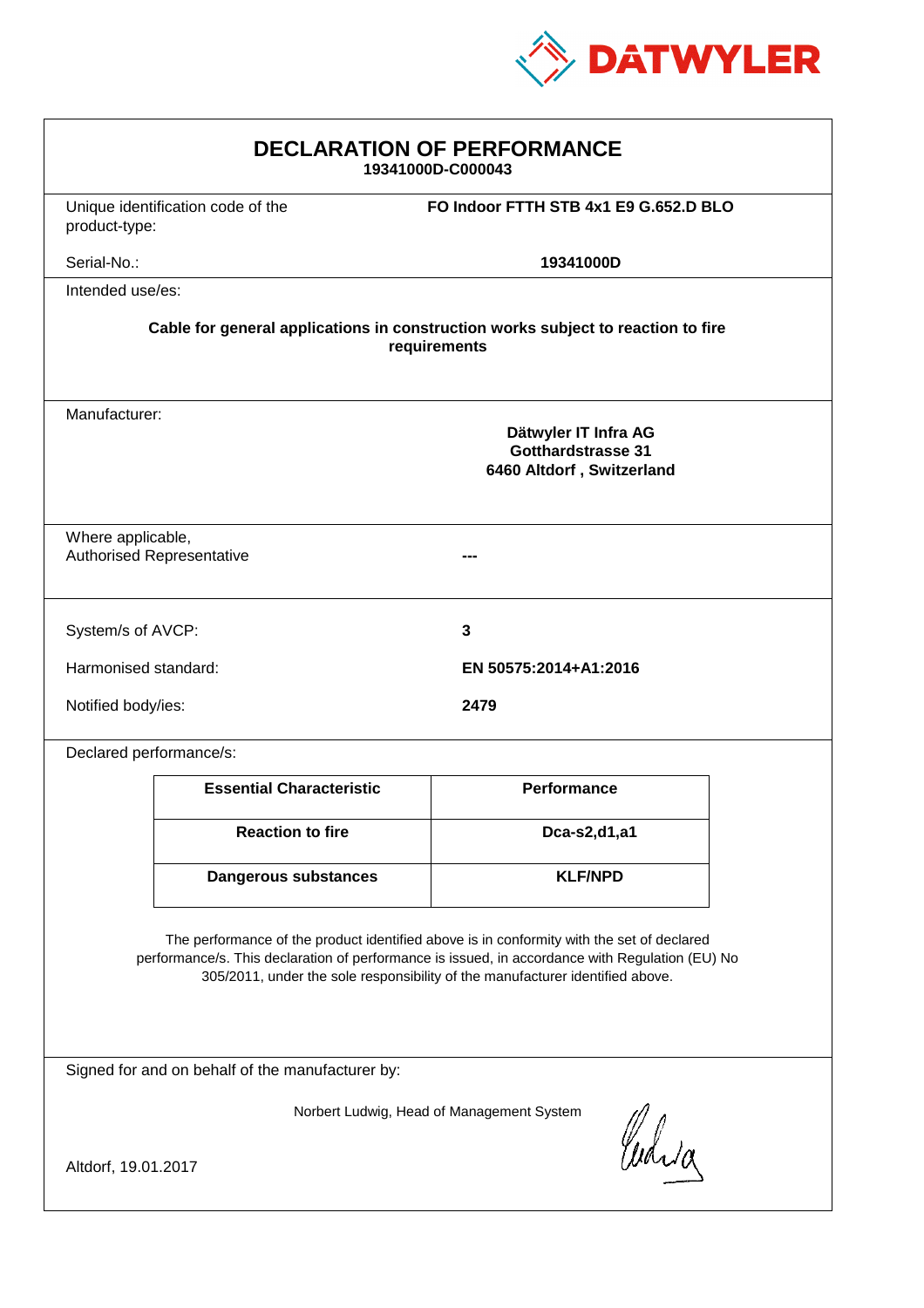

| LEISTUNGSERKLÄRUNG<br>19341000D-C000043                                                                                                                                                                                                                    |                                       |                                                                         |  |
|------------------------------------------------------------------------------------------------------------------------------------------------------------------------------------------------------------------------------------------------------------|---------------------------------------|-------------------------------------------------------------------------|--|
|                                                                                                                                                                                                                                                            | Eindeutiger Kenncode des Produkttyps: | FO Indoor FTTH STB 4x1 E9 G.652.D BLO                                   |  |
| Serien-Nr.:                                                                                                                                                                                                                                                |                                       | 19341000D                                                               |  |
| Verwendungszweck(e):                                                                                                                                                                                                                                       |                                       |                                                                         |  |
| Kabel/Leitung für allgemeine Anwendungen in Bauwerken in Bezug auf die<br>Anforderungen an das Brandverhalten                                                                                                                                              |                                       |                                                                         |  |
| Hersteller:                                                                                                                                                                                                                                                |                                       | Dätwyler IT Infra AG<br>Gotthardstrasse 31<br>6460 Altdorf, Switzerland |  |
|                                                                                                                                                                                                                                                            | Wo anwendbar, Bevollmächtigter:       |                                                                         |  |
|                                                                                                                                                                                                                                                            |                                       |                                                                         |  |
| System(e) zur Bewertung und Überprüfung der<br>Leistungsbeständigkeit:<br>3                                                                                                                                                                                |                                       |                                                                         |  |
| Harmonisierte Norm:                                                                                                                                                                                                                                        |                                       | EN 50575:2014+A1:2016                                                   |  |
| Notifizierte Stelle(n):                                                                                                                                                                                                                                    |                                       | 2479                                                                    |  |
| Erklärte Leistung(en):                                                                                                                                                                                                                                     |                                       |                                                                         |  |
|                                                                                                                                                                                                                                                            | <b>Wesentliche Merkmale</b>           | Leistung                                                                |  |
|                                                                                                                                                                                                                                                            | <b>Brandverhalten</b>                 | Dca-s2,d1,a1                                                            |  |
|                                                                                                                                                                                                                                                            | Gefährliche Stoffe                    | <b>KLF/NPD</b>                                                          |  |
| Die Leistung des vorstehenden Produkts entspricht der erklärten Leistung/den erklärten<br>Leistungen. Für die Erstellung der Leistungserklärung im Einklang mit der Verordnung (EU) Nr.<br>305/2011 ist allein der obengenannte Hersteller verantwortlich. |                                       |                                                                         |  |
| Unterzeichnet für den Hersteller und im Namen des Herstellers von:                                                                                                                                                                                         |                                       |                                                                         |  |
| Norbert Ludwig, Head of Management System<br>Curia<br>Altdorf, 19.01.2017                                                                                                                                                                                  |                                       |                                                                         |  |
|                                                                                                                                                                                                                                                            |                                       |                                                                         |  |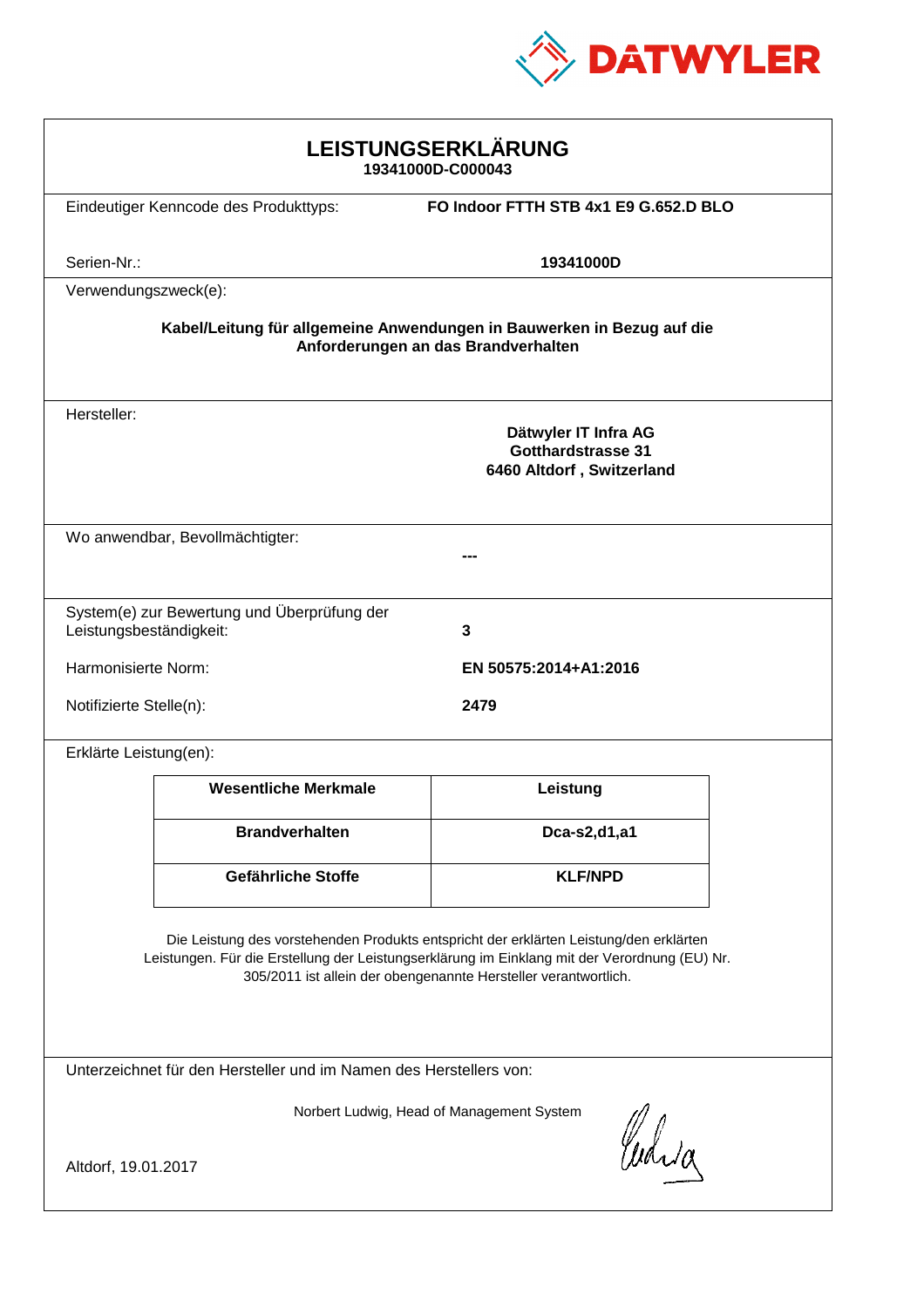

| <b>PRESTATIEVERKLARING</b><br>19341000D-C000043                                                                                                                                                                                                                             |                                     |                                       |  |
|-----------------------------------------------------------------------------------------------------------------------------------------------------------------------------------------------------------------------------------------------------------------------------|-------------------------------------|---------------------------------------|--|
| producttype:                                                                                                                                                                                                                                                                | Unieke identificatiecode van het    | FO Indoor FTTH STB 4x1 E9 G.652.D BLO |  |
| Serienr.:<br>19341000D                                                                                                                                                                                                                                                      |                                     |                                       |  |
| Beoogd(e) gebruik(en):                                                                                                                                                                                                                                                      |                                     |                                       |  |
| Kabels voor algemene toepassingen in bouwwerken die onder<br>voorschriften inzake materiaalgedrag bij brand vallen                                                                                                                                                          |                                     |                                       |  |
| Fabrikant:<br>Dätwyler IT Infra AG<br><b>Gotthardstrasse 31</b><br>6460 Altdorf, Switzerland                                                                                                                                                                                |                                     |                                       |  |
|                                                                                                                                                                                                                                                                             | indien van toepassing, Gemachtigde: |                                       |  |
| Het systeem of de systemen voor de<br>beoordeling en verificatie van de<br>3<br>prestatiebestendigheid:<br>Geharmoniseerde norm:<br>EN 50575:2014+A1:2016                                                                                                                   |                                     |                                       |  |
| Aangemelde instantie(s):                                                                                                                                                                                                                                                    |                                     | 2479                                  |  |
| Aangegeven prestatie(s)                                                                                                                                                                                                                                                     |                                     |                                       |  |
|                                                                                                                                                                                                                                                                             | Essentiële kenmerken                | <b>Prestatie</b>                      |  |
|                                                                                                                                                                                                                                                                             | <b>Brandreactie</b>                 | Dca-s2,d1,a1                          |  |
|                                                                                                                                                                                                                                                                             | Gevaarlijke stoffen                 | <b>KLF/NPD</b>                        |  |
| De prestaties van het hierboven omschreven product zijn conform de aangegeven prestaties. Deze<br>prestatieverklaring wordt in overeenstemming met Verordening (EU) nr. 305/2011 onder de exclusieve<br>verantwoordelijkheid van de hierboven vermelde fabrikant verstrekt. |                                     |                                       |  |
| Ondertekend voor en namens de fabrikant door:                                                                                                                                                                                                                               |                                     |                                       |  |
| Norbert Ludwig, Head of Management System<br>Curia<br>Altdorf, 19.01.2017                                                                                                                                                                                                   |                                     |                                       |  |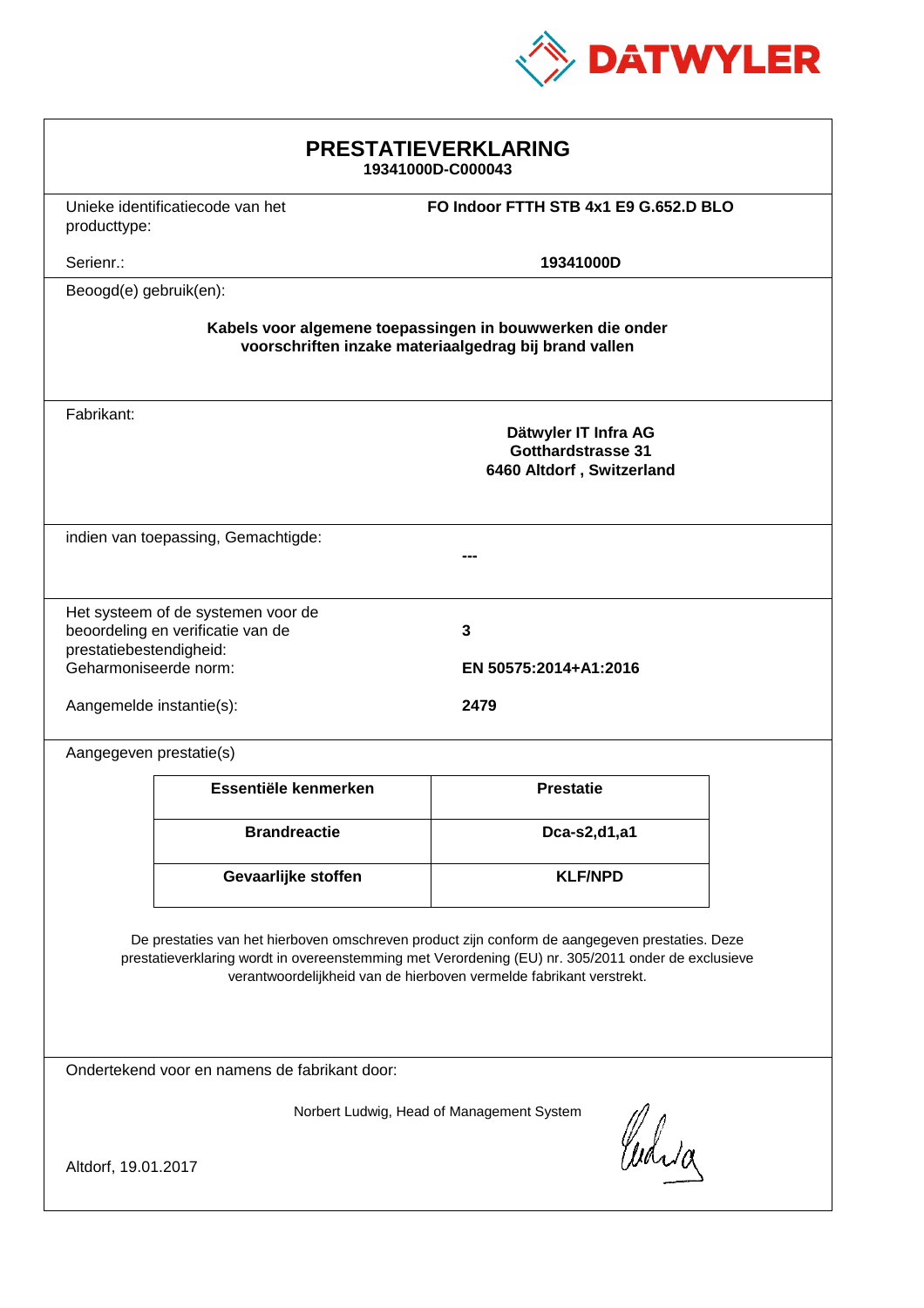

| DÉCLARATION DES PERFORMANCES<br>19341000D-C000043                                                                                                                                                                                                                |                                                                   |                                                                                |  |
|------------------------------------------------------------------------------------------------------------------------------------------------------------------------------------------------------------------------------------------------------------------|-------------------------------------------------------------------|--------------------------------------------------------------------------------|--|
| produit type:                                                                                                                                                                                                                                                    | Code d'identification unique du                                   | FO Indoor FTTH STB 4x1 E9 G.652.D BLO                                          |  |
| Numéro de série:                                                                                                                                                                                                                                                 |                                                                   | 19341000D                                                                      |  |
| Usage(s) prévu(s):                                                                                                                                                                                                                                               |                                                                   |                                                                                |  |
| Câble pour applications générales dans les ouvrages de construction soumis<br>aux exigences de réaction au feu                                                                                                                                                   |                                                                   |                                                                                |  |
| Fabricant:                                                                                                                                                                                                                                                       |                                                                   | Dätwyler IT Infra AG<br><b>Gotthardstrasse 31</b><br>6460 Altdorf, Switzerland |  |
| Le cas échéant, Mandataire                                                                                                                                                                                                                                       |                                                                   |                                                                                |  |
| performances:<br>Norme harmonisée:                                                                                                                                                                                                                               | Système(s) d'évaluation et de<br>vérification de la constance des | 3<br>EN 50575:2014+A1:2016                                                     |  |
| Organisme(s) notifié(s):                                                                                                                                                                                                                                         |                                                                   | 2479                                                                           |  |
|                                                                                                                                                                                                                                                                  | Performance(s) déclarée(s):                                       |                                                                                |  |
|                                                                                                                                                                                                                                                                  | Caractéristique essentielle                                       | Performance                                                                    |  |
|                                                                                                                                                                                                                                                                  | Réaction au feu                                                   | Dca-s2,d1,a1                                                                   |  |
|                                                                                                                                                                                                                                                                  | <b>Substances dangereuses</b>                                     | <b>KLF/NPD</b>                                                                 |  |
| Les performances du produit identifié ci-dessus sont conformes aux performances déclarées.<br>Conformément au règlement (UE) no 305/2011, la présente déclaration des performances est<br>établie sous la seule responsabilité du fabricant mentionné ci-dessus. |                                                                   |                                                                                |  |
| Signé pour le fabricant et en son nom par:                                                                                                                                                                                                                       |                                                                   |                                                                                |  |
| Norbert Ludwig, Head of Management System<br>Curia                                                                                                                                                                                                               |                                                                   |                                                                                |  |
| Altdorf, 19.01.2017                                                                                                                                                                                                                                              |                                                                   |                                                                                |  |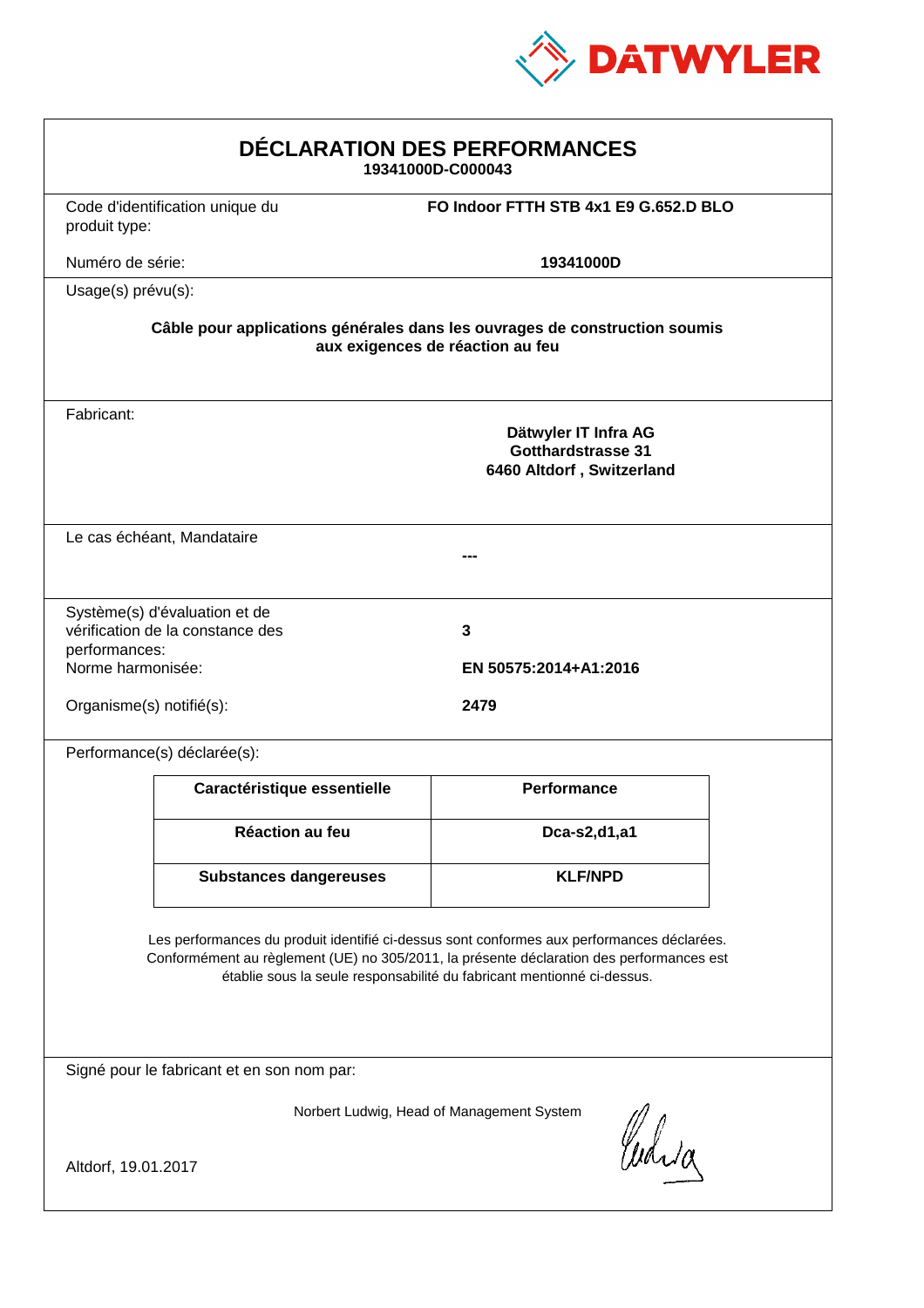

| <b>DECLARACIÓN DE PRESTACIONES</b><br>19341000D-C000043                                                                                                                                                                                                                                        |                                                                               |                                       |  |
|------------------------------------------------------------------------------------------------------------------------------------------------------------------------------------------------------------------------------------------------------------------------------------------------|-------------------------------------------------------------------------------|---------------------------------------|--|
| producto tipo:                                                                                                                                                                                                                                                                                 | Código de identificación única del                                            | FO Indoor FTTH STB 4x1 E9 G.652.D BLO |  |
| Número de serie:                                                                                                                                                                                                                                                                               |                                                                               | 19341000D                             |  |
| Usos previstos:                                                                                                                                                                                                                                                                                |                                                                               |                                       |  |
| Cable sujeto a requisitos de reacción al fuego para aplicaciones generales en obras<br>de construcción                                                                                                                                                                                         |                                                                               |                                       |  |
| Fabricante:<br>Dätwyler IT Infra AG<br><b>Gotthardstrasse 31</b><br>6460 Altdorf, Switzerland                                                                                                                                                                                                  |                                                                               |                                       |  |
| En su caso, Representante autorizado:                                                                                                                                                                                                                                                          |                                                                               |                                       |  |
| (EVCP):<br>Norma armonizada:                                                                                                                                                                                                                                                                   | Sistemas de evaluación y verificación<br>de la constancia de las prestaciones | 3<br>EN 50575:2014+A1:2016            |  |
| Organismos notificados:                                                                                                                                                                                                                                                                        |                                                                               | 2479                                  |  |
| Prestaciones declaradas:                                                                                                                                                                                                                                                                       |                                                                               |                                       |  |
|                                                                                                                                                                                                                                                                                                | Característica esencial                                                       | <b>Prestaciones</b>                   |  |
|                                                                                                                                                                                                                                                                                                | Reacción al fuego                                                             | Dca-s2,d1,a1                          |  |
|                                                                                                                                                                                                                                                                                                | <b>Sustancias peligrosas</b>                                                  | <b>KLF/NPD</b>                        |  |
| Las prestaciones del producto identificado anteriormente son conformes con el conjunto de<br>prestaciones declaradas. La presente declaración de prestaciones se emite, de conformidad con<br>el Reglamento (UE) nº 305/2011, bajo la sola responsabilidad del fabricante arriba identificado. |                                                                               |                                       |  |
| Firmado por y en nombre del fabricante por:                                                                                                                                                                                                                                                    |                                                                               |                                       |  |
| Norbert Ludwig, Head of Management System<br>Curia                                                                                                                                                                                                                                             |                                                                               |                                       |  |
| Altdorf, 19.01.2017                                                                                                                                                                                                                                                                            |                                                                               |                                       |  |